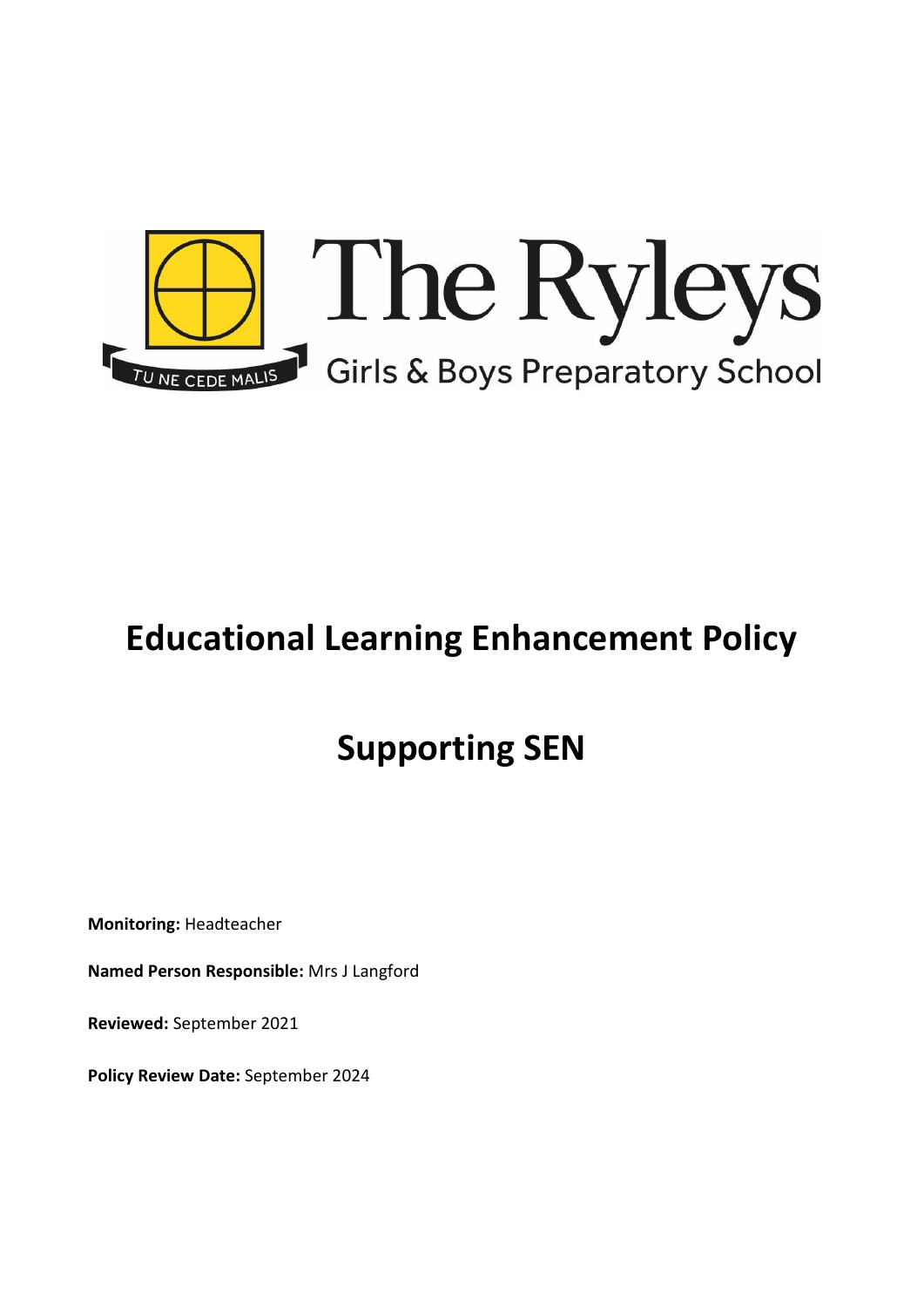## **1. Introduction**

This policy is a statement of the aims, principles, responsibilities and strategies for Learning Enhancement.

It was reviewed during the Autumn Term 2018 in consultation with relevant members of staff and within the guidance provided in the SEND code of Practice 2014 and the Regulatory requirements in ISI Integrated Handbook.

## **1.1 Aims**

- To promote the self-respect and worth of the individual child.
- To ensure that pupils with learning difficulties and disabilities are able to access the curriculum.
- To ensure all teachers are responsible for providing appropriate learning activities and access to the curriculum for all pupils.
- To operate an effective structure of identification, assessment and provision to enable all pupils to reach their full potential.
- To work in partnership with parents and outside agencies.

## **1.2 Principles for Learning Enhancement**

Learning Enhancement enables each pupil to have the greatest possible access to a broad and balanced education.

Therefore:

- a) Pupils should be identified and assessed as early as possible.
- b) Pupils should be fully integrated into the classroom and school activities.
- c) The correct provision should be made for all pupils identified as requiring learning support.
- d) The wishes of parents and the pupil regarding the educational needs of the pupil will be considered and regular communication between home and school sought.
- e) The school will request outside agency advice and support if necessary with consent of the parent.

## **2 Identification and Assessment Arrangements**

The SEND Code of Practice 2014 defines 4 broad categories of needs:

- Cognition and Learning
- Behaviour, Emotional and Social Development
- Communication and Interaction
- Sensory and/or Physical

The school is committed to early identification.

Initially range of evidence is collected to establish whether a pupil is making expected progress: Cause for Concern form, reflections of behaviour in class from teachers and home life from form tutors and Head of pastoral care, English and Maths termly results and PiPs data.

On consultation with the relevant teachers and the child's parents, further tests may be administered; LUCID COPS, LUCID RAPID or InCAS, and/or the pupil will receive additional in class support or small group support.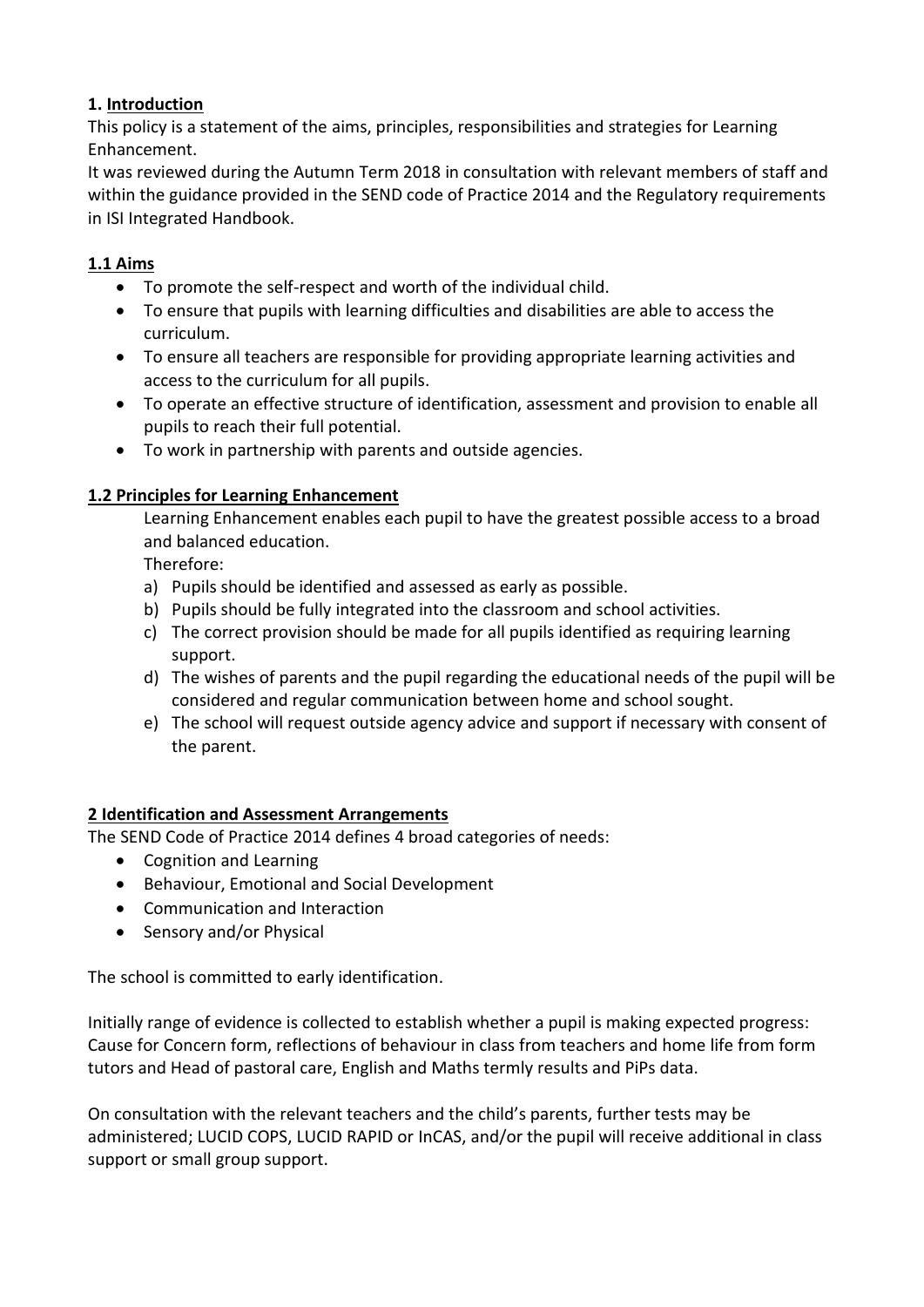The Learning Enhancement Department is not able to diagnose children for specific learning difficulties. If, following in-school testing, we decide that the child needs a formal assessment, outside agencies may be contacted once discussed with the parents. Once initial contact has been made, communication will be directly between the agency and the parents. The school will then co-operate fully with the involved agencies and regularly communicate with the parents during the assessment procedure.

### **2.1 Strategies for Provision**

The school expects quality first teaching from all staff, providing a range of differentiated tasks and activities within the classroom to meet the needs of learners. Teachers may also find it necessary to differentiate by outcome or support, particularly in the Prep school.

#### **2.2 SEN Support process**

- If a form/subject teacher is concerned about a pupil, they will discuss their concern with the parents and the SENCo. In Prep, the form/subject teacher will discuss their concerns in a meeting with other Prep teachers to gain an overall perspective of the child's progress.

- Form/Subject teachers should also complete a "Cause for Concern" form about the pupil including any recent test results.

- In EYFS, Key workers should complete the Cause for Concern form from Cheshire East with the information from the EYFSP.

- Information regarding the pupil's progress will be gathered from a variety of sources including summative and formative assessments, as well as teacher judgements.

- Suggestions for additional and/or different support may be made.

- Pupils causing concern will be closely monitored and set a series of appropriate and achievable informal targets.

- Classroom support will be provided either for individuals or small groups if necessary. Additional small group sessions externally to lessons or withdrawal on a small group or individual basis may be used.

- Pupils who have additional support will have a log monitoring the Plan, Do, Assess, Review process.

- A pupil with more complex SEN may require an Individual Educational Plan (I.E.P). The form or subject teacher will chair the meeting with the parents, and the pupil if appropriate, in order to agree targets and teaching strategies for the pupil.

- Children with an I.E.P will be placed on the SEN register.

- The school may also recommend an assessment be conducted by an outside agency. This could be an educational psychologist, occupational therapist, speech and language therapist, psychiatrist or other professional.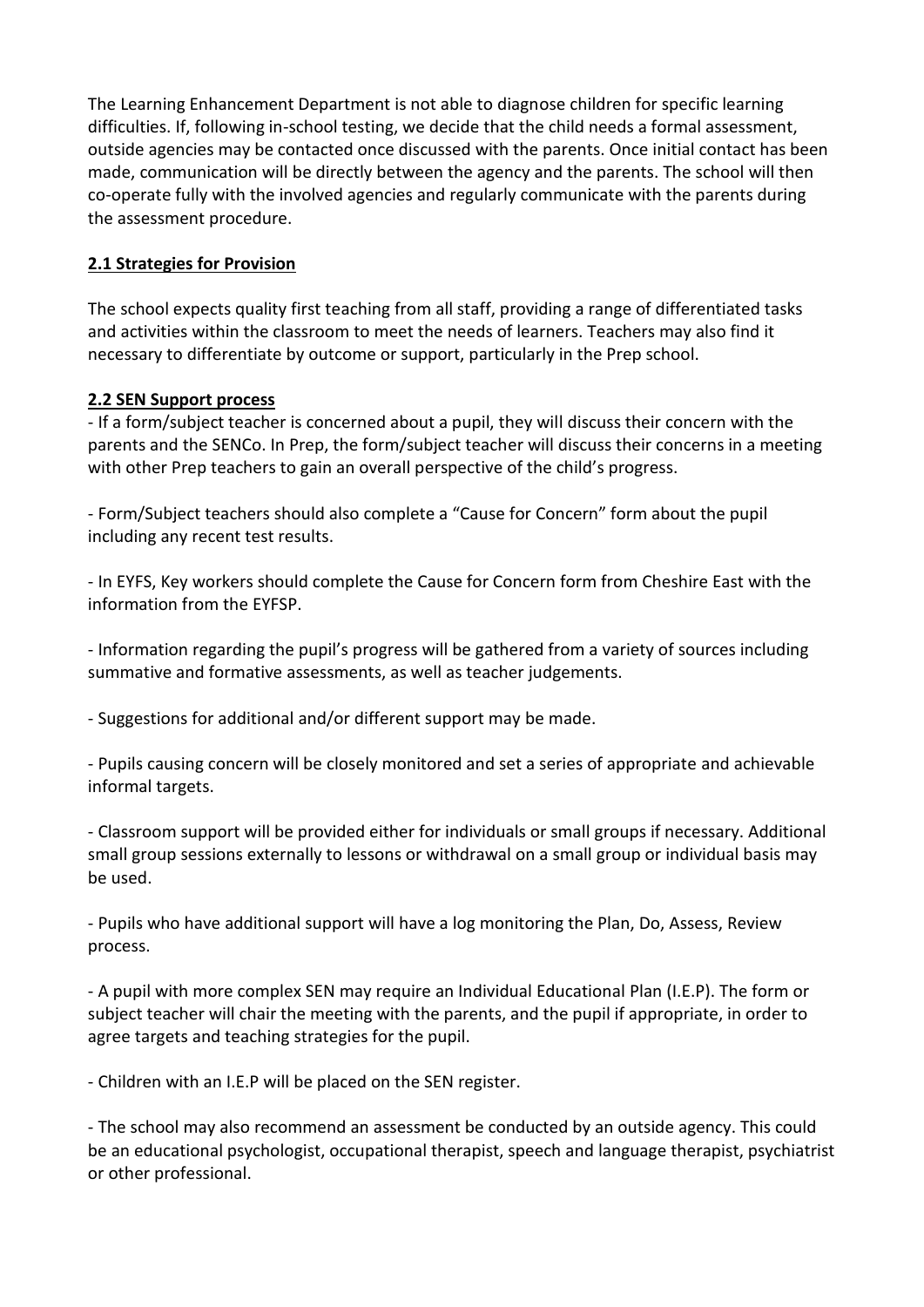- Pupils may require special arrangements for exams depending on the nature of their learning difficulty.

- Liaison will take place with other schools whenever a pupil needing learning support transfers or leaves. Records, such as a PAD or I.E.P, will be forwarded to the parents and schools, enabling continuous provision to take place.

- If, in the opinion of the Headteacher, a child should need a level of support not available at The Ryleys, after appropriate consultation with the parents, a move from the school may be suggested (see paragraph 7g of the Parent/School contract). Transition advice will be offered to assist with settling the child in a more suitable setting. This decision will be made with the child's educational wellbeing at the centre.

## **3. Statutory Assessment of Special Education Needs and Education, Health and Care plans (EHCP)**

In exceptional circumstances, when the support of the outside professionals is ongoing, it may be advisable to apply for an Education, Health and Care plan. This involves consideration by the LEA, working co-operatively with parents, school and other agencies to determine whether the child requires an EHCP in order to help him or her reach their potential. All children with EHCPs will have an IEP with short term targets which will be reviewed termly.

A group of professionals working with the child, together with the parents and SENCo, will meet annually to review progress. The annual review is a celebration of achievement, in addition to highlight further support for any difficulties. Transfers from statements to EHCPs will be completed within three years.

# **4. Strategies for Ensuring Record Keeping, Progress and Continuity 4.1 The role of the Head of Learning Enhancement**

- Co-ordinate the daily provision for children with learning difficulties.
- Liaise with, support and advise fellow teachers.
- Aid in the identification and assessment of pupils with learning difficulties.
- Liaise with parents/carers.
- Support and monitor pupils with learning difficulties and involve them in the decision making processes regarding their education.
- Advise and, if required, assist staff in holding the IEP review meetings.
- Keep and maintain relevant documentation pertaining to pupils with learning difficulties including the SEN register, Provision Map and School Offer.
- Manage the Learning Enhancement Department and liaise with support staff.
- When appropriate, provide small group and 1:1 support both in and out of the classroom.
- Link and liaise with specialist outside agencies.
- To monitor and respond to national initiatives in relation to Learning Enhancement provision.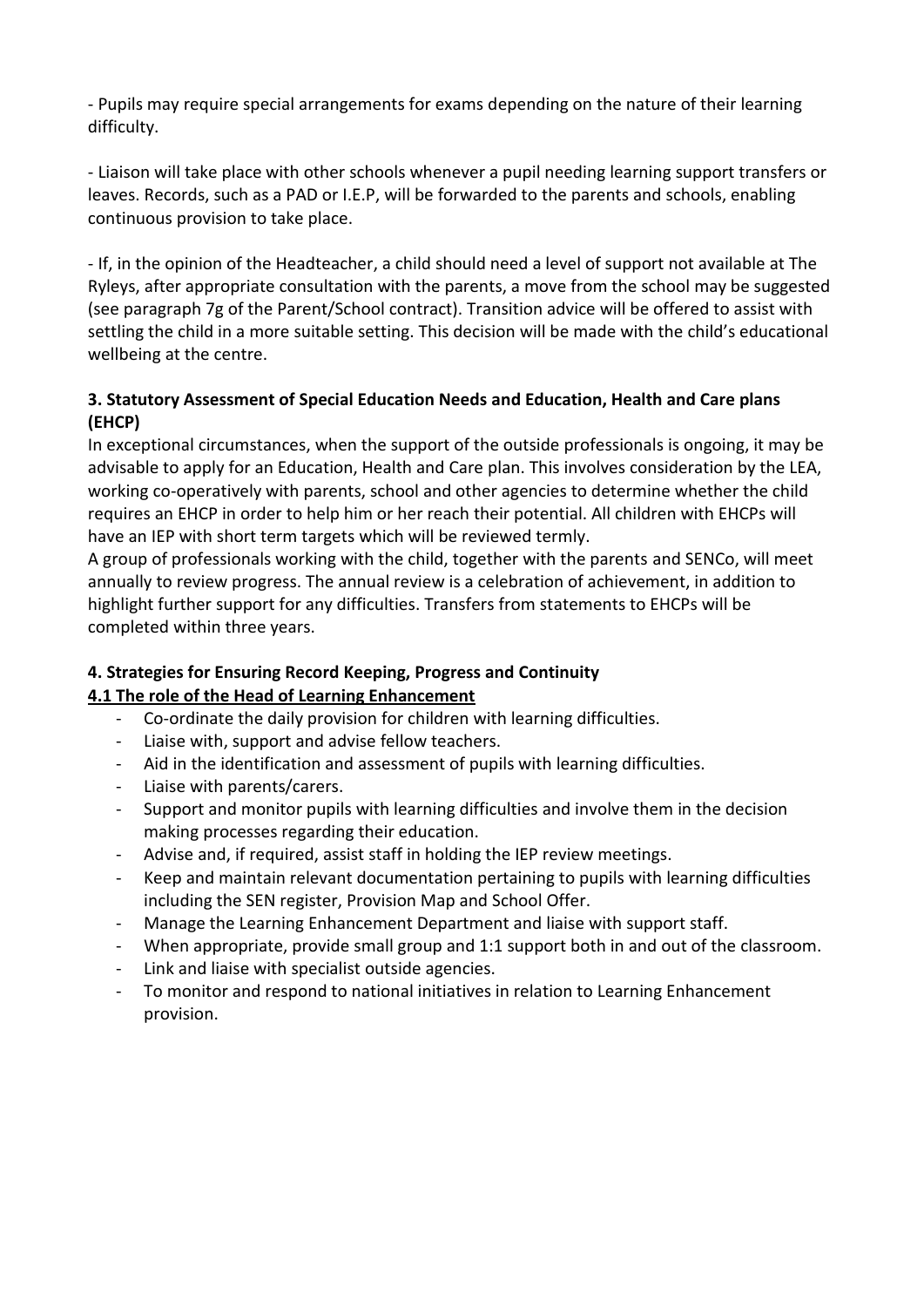### **4.2 The role of the Headteacher**

The Headteacher will liaise with the governors and staff of the school with regard to the management of support.

### **4.3 The role of Nursery and Preschool manager**

Liaise with relevant external agencies, such as L.A. Health Visitor, in communicating concerns.

## **4.4 The role of the Teachers and Key Workers**

Teachers and Key Workers will be responsible at all times for the management and progress of pupils in their class who require learning support.

These responsibilities will include:

- **I** Identifying
- **Assessing**
- **Planning differentiated work**
- Setting and reviewing targets
- Liaising with parents and informing and consulting Head of Learning Enhancement

## **4.5 The role of the Governing Body**

- An appointed governor has specific oversight of the school's arrangements and provision for meeting Learning Enhancement requirements.
- To be fully involved in developing and monitoring the school's Learning Enhancement policy.
- To be up-to-date and knowledgeable about the school's Learning Enhancement provision.
- To make sure that the Learning Enhancement provision is an integral part to the school development plan.
- To continually monitor the quality of Learning Enhancement.

## **5. Parent Partnership**

- The school handbooks contain details of our Learning Enhancement provision and the arrangements made for pupils.
- A Learning Enhancement Leaflet gives information about the department
- Parents are informed at every stage of the learning support provided. We take account of the wishes, feelings and knowledge of parents at all times. Parents are encouraged to make an active contribution to their child's education.
- Parents are invited and encouraged to attend and contribute to target setting and review meetings for I.E.Ps and copies of agreed targets are given to them. If they cannot attend, a review form will be sent to parents to complete to include their views.
- In the first instance, parents are encouraged to contact their child's form or subject teacher with any initial concerns. The teacher will then inform the SENCo who will be able to provide advice and guidance on how best to support and proceed with concerns.
- Should a parent have any concerns about support they should contact the SENCo who will log their concerns and seek to address them. If any concerns are not resolved, the school operates a formal complaints procedure.

## **5.1 Participation of pupils**

Pupils are encouraged to express their opinions and receive information about their learning and matters affecting them.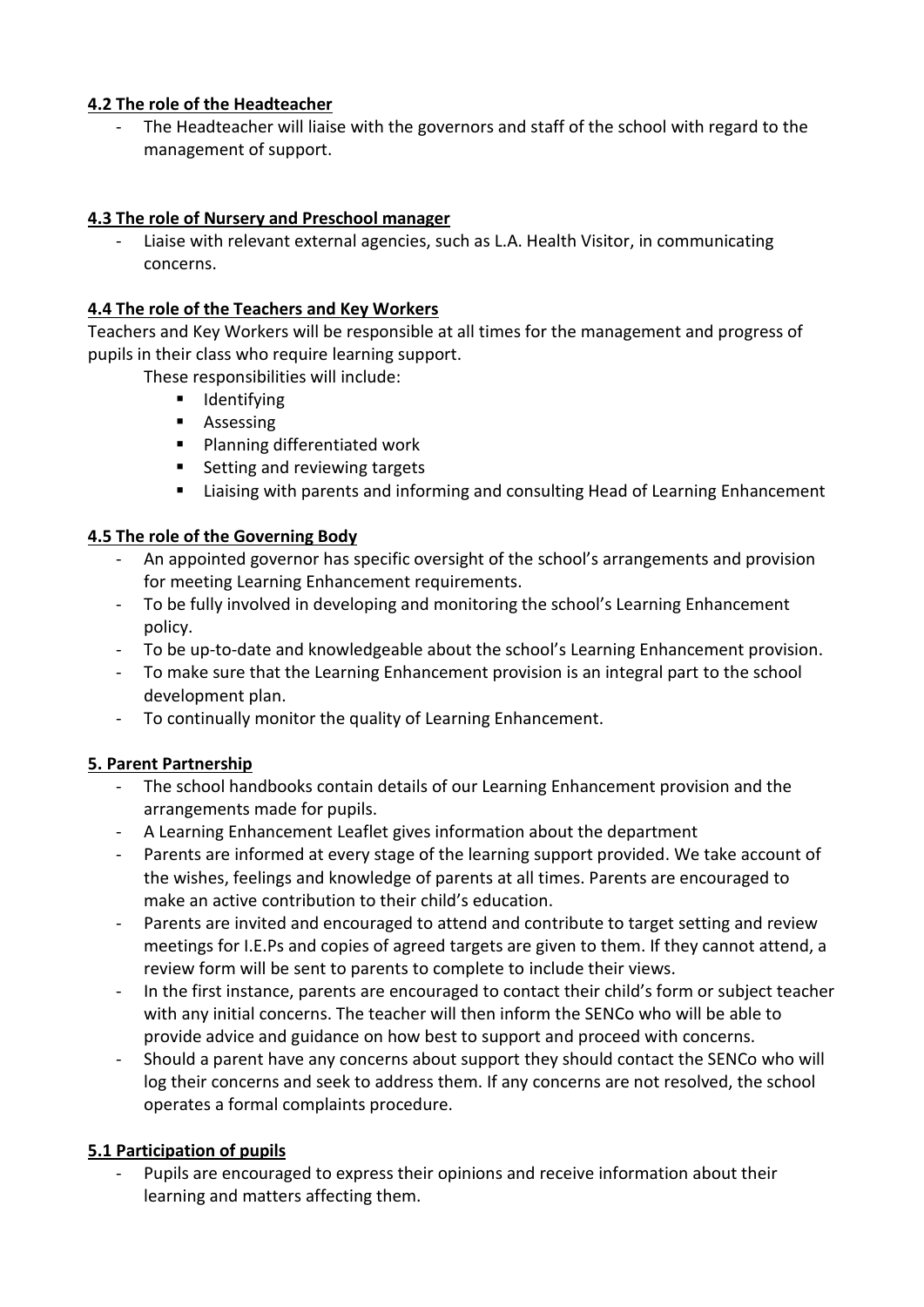Pupils are involved as much as possible in the targets set on their IEP and in the review of their progress.

#### **6. Review Procedures**

- Pupils who require learning support will be reviewed regularly by teachers and the SENCo.
- Pupils with IEPs will have their plans reviewed termly.
- Parents' and Pupil's views will be sought in reviews.
- The views of any external agency which may be involved will also be sought via a feedback form.
- Subject to progress, at the review stage further recommendations may be made.

#### **7. Strategies for the Use of Resources**

- The SENCo, on consultation with the SEN governor, is responsible for the management of agreed resources for learning support within the school.
- The Headteacher/School Business Manager will inform the governing body of how the funding allocated to Learning Enhancement has been employed.
- In addition to the Pre-Prep Learning Enhancement co-ordinator, we employ two part-time assistants who are used for additional support.
- It is agreed that should a child need 1:1 support, this must be parent funded.
- Resources are held by the SENCo for use by teachers and pupils.

#### **8. Educational inclusion and access to the curriculum**

- All pupils have an entitlement to a broad and balanced curriculum which is differentiated to enable pupils to:
	- a. Understand the relevance and purpose of learning activities.
	- b. Experience levels of understanding and rates of progress that brings feelings of success and achievement.
- Teachers use a variety of strategies to meeting pupils' needs. Lessons have clear learning objectives, we differentiate work appropriately and we use assessment to inform the next stage of learning.
- IEPs, which employs a small-step approach, feature significantly in the methods we employ for pupils who require learning support.
- We support pupils in a manner that acknowledges their entitlement to share the same learning experiences that their peers enjoy.
- We offer in-class support but some pupils may also require small group work or one to one tuition outside of the classroom.

#### **9. In service arrangements for staff**